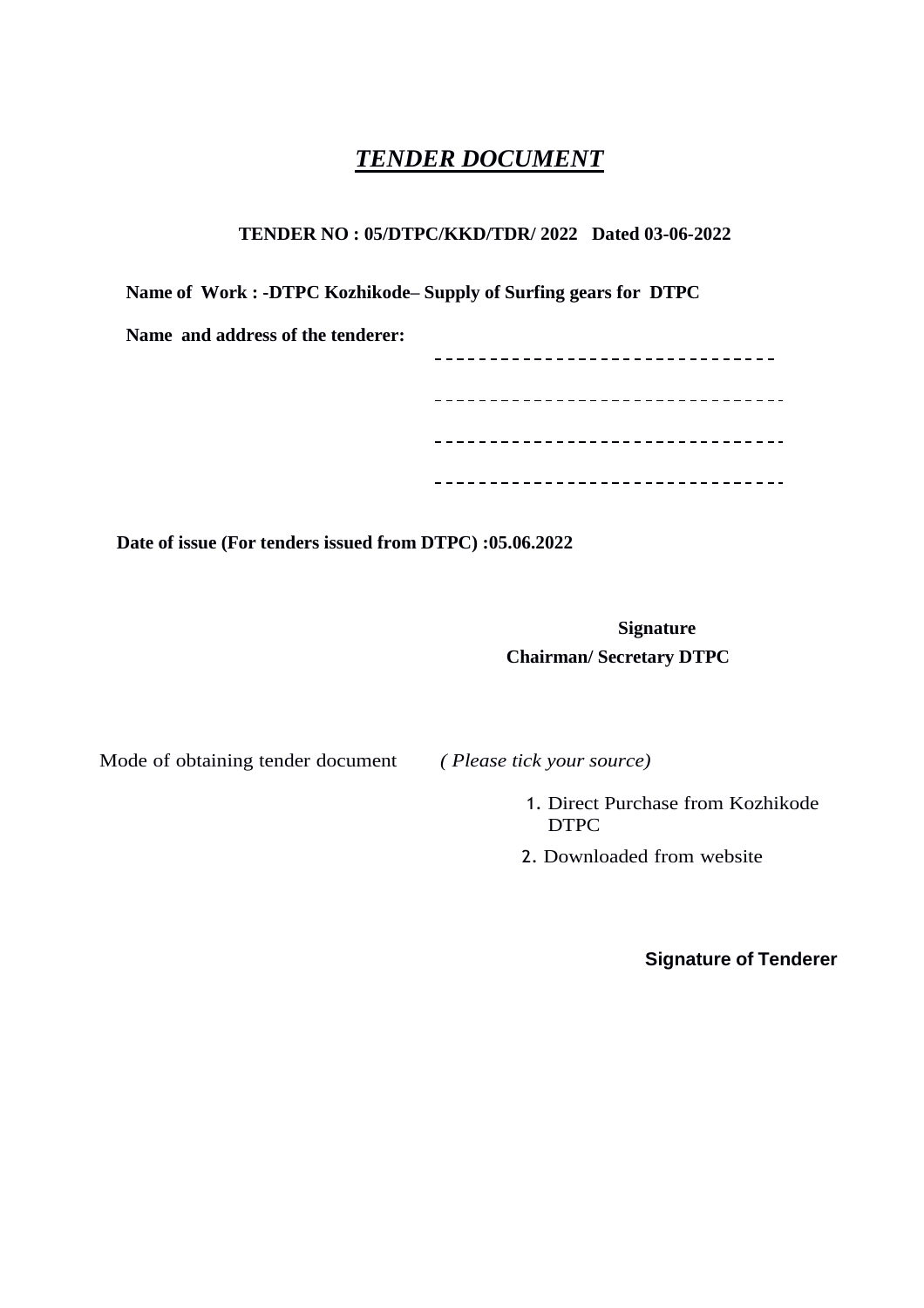#### **TENDER NO : 05/DTPC/KKD/TDR/ 2022 Dated 03-06-2022**

#### **TENDER NOTICE**

No. 05/DTPC/KKD/2022-23

## **Name of work:- DTPC - Supply of Surfing gears for DTPC Kozhikode**

District Tourism Promotion Council Kozhikode invites sealed and competitive tenders from the authorised suppliers for the **Supply of surfing gears for DTPC Kozhikode.**

Tenders are to be submitted in the prescribed Tender document which can be obtained from this office at cost of Rs.600/-(Rupees Six Hundred Only) up to Noon on 14/06/2022. Tender document can also be downloaded from the website www.dpckozhikode.com,www.keralatourism.org from **05.06.2022**. The tender shall be submitted in a sealed cover superscribing the name of the work along with demand draft of Rs. 3000/-(Rupees Three Thousand only) as EMD , in favour of District Collector & Chairman DTPC Kozhikode payable at SBI Malaparamba Branch.

The tender should be submitted before 14/06/2022 on 3.00 PM and will be opened at 14/06/2022 on 03.30 PM.

Further details regarding the work can be had from the office of the undersigned, during office hours. contact 0495-2720012.

 $(Sd/-)$ 

 **Chairman/Secretary District Tourism Promotion Council Kozhikode**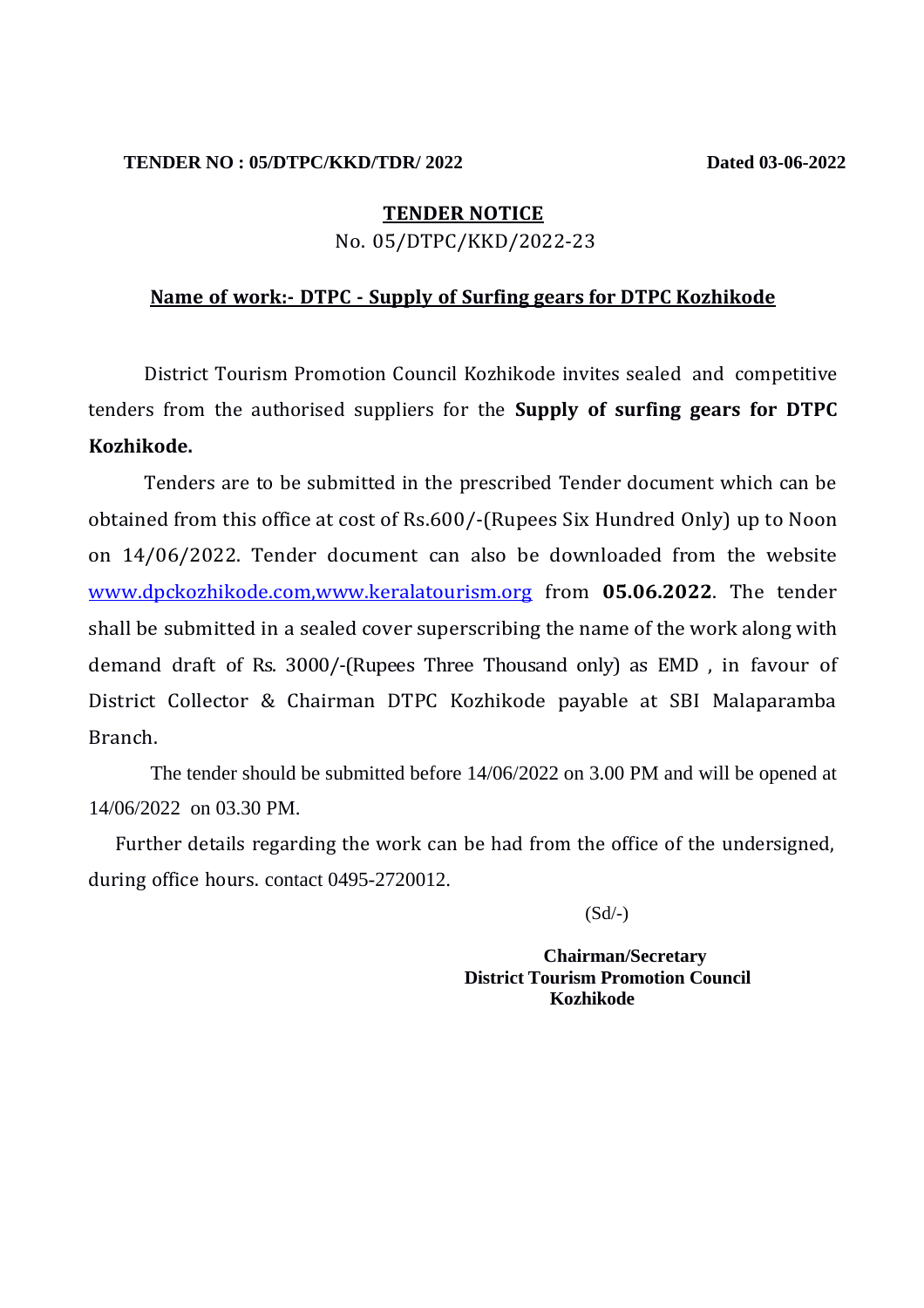## **PART A**

#### **GENERAL CONDITIONS**

- **1.** The tenders should be addressed to the T h e **Secretary , DTPC, Kozhikode , Mananchira- 673001 Kerala in a sealed cover with the tender number and name duly super scribed on the cover.**
- **2.** The tenders should be in the prescribed form which can be obtained from the officer mentioned below on payment of **Rs.600/-(Rupees Six Hundred Only).** Duplicate copies of tender forms will also be issued at the same rate. The cost of tender forms once paid will not be refunded. Also tender forms can be downloaded from web site [www.dtpckozhikode.com,](http://www.dtpckozhikode.com/) www.keralatourism.org. **A demand draft for Rs.3000/-(Rupees Three Thousand) as EMD in favour of District Collector & Chairman, DTPC payable at SBI Malalaramba** should be submitted along with tenders downloaded from website towards the costof tender form. If a firm is submitting downloaded tenders and if cost of tender forms in not submitted as demand draft along with the tender they are likely to be rejected. Also Tenders which are not in the prescribed form are also liable to be rejected. The rates quoted should be only in Indian currency. Tenders in any othercurrency are liable to rejection.
- **3.** Intending tenders should send their tenders so as to reach the officer mentioned below, before **3 PM on 14.06.2022**. No tender received after specified date and time will be accepted on any account.
- **4.** The tenders will be opened at **03.30 PM on 14.06.2022** in the office of the Secretary, DTPC , Mananchira at Kozhikode in the presence of such of those tenders of their nominees who may be present at that time.
- **5.** If any tender withdraws from his tender before the expiry of the period fixed for keeping the rates firm for acceptance, the earnest money if any, deposited by him will be forfeited to DTPC Kozhikode or such action taken against him as DTPC Kozhikode think fit.
- **6.** Tenders shall invariably specify in their tenders the delivery conditions including the time required for the supply of articles tendered for.
- **7.** The tenders shall clearly specify whether the articles offered bear Indian Standards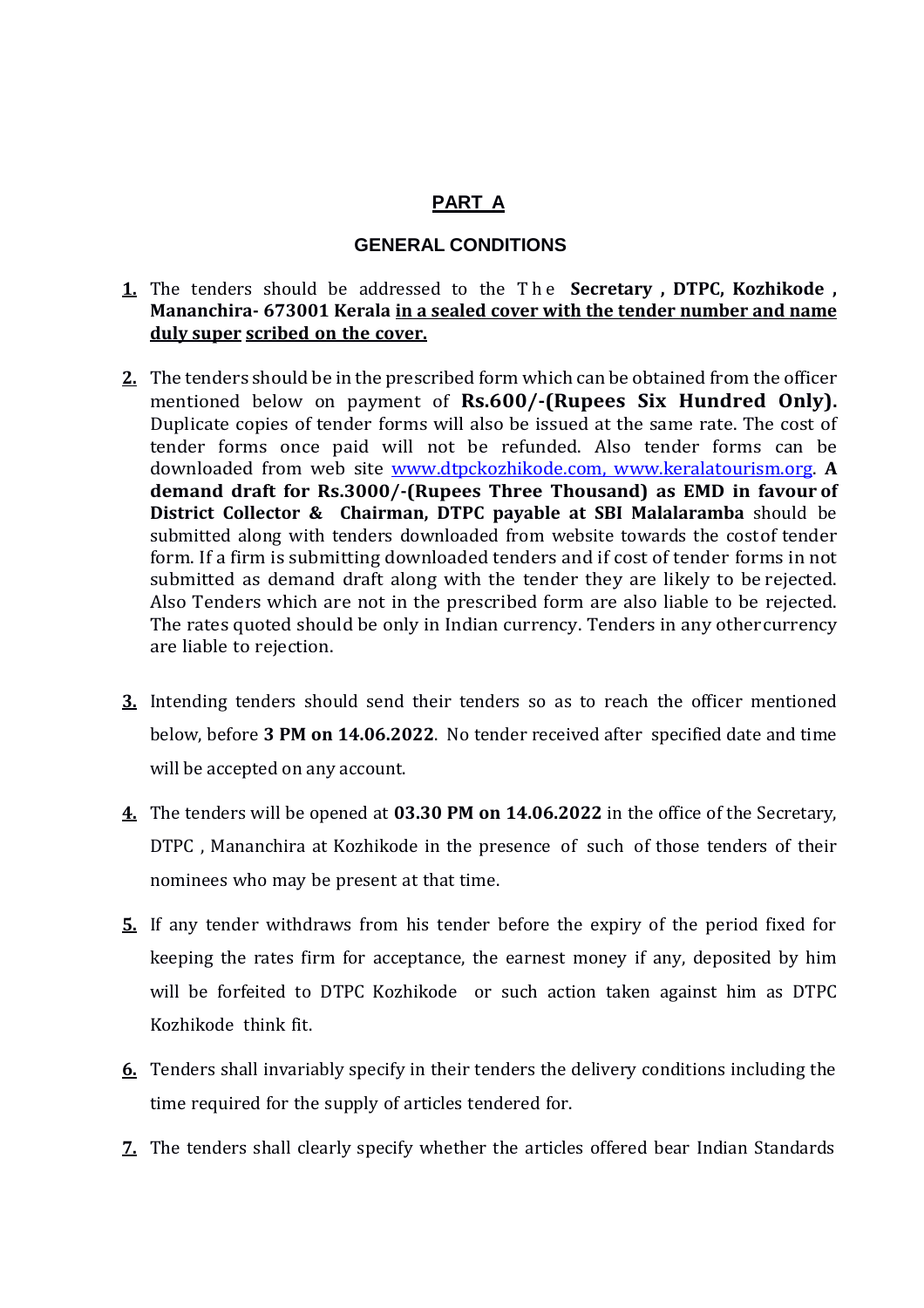Institution Certification mark or not. In such cases they shall produce copies of certification mark along with their in support of it.

- **8.** The right for the final acceptance of the tenders rests entirely with the DTPC who do not bind themselves to accept the lowest tender. But the tenders on their part should be prepared to carry out such portion of the supplies included in their tenders as may be allotted to them.
- **9.** Warranty of product should be specified clearly.
- **10.**Communication of acceptance of the tender normally constitutes a concluded contact. Nevertheless the successful tender shall also execute an agreement rupees 200/- for the due fulfillment of the contract within the period to be specified in the letter of acceptance.
- 11.50% of Purchase amount (in the form of cheque) will be remitted to tenderer after issue of work order within while delivery the product , remaining 50% will be treated as security deposit and released after 1 week. The 50% of amount will be released after ensuring the quality of product. If any default on product delivered DTPC can recover any loss through the revenue recovery procedure.
- 12. The tenderers shall quote final rate include percentage of rebate (discount) offered by them.
- 13. In case the contractor fails to supply and deliver any of the said articles and things within the time provided for delivery of the same or in case the contractor commits any breach of any of the covenants, stipulations and agreements herein contained and on his part to be observed and performed then and in any such case it shall be lawful for DTPC (if they shall think fit to do so) to arrange for the purchase of the said particles and things from elsewhere or on behalf of the DTPC.
- 14. DTPC will not be responsible for freight charge or any other cargo charge for purchase of surfing material. All such transportation and statutory charge of shipment should have to be guarantee by the contractor / tenderer itself.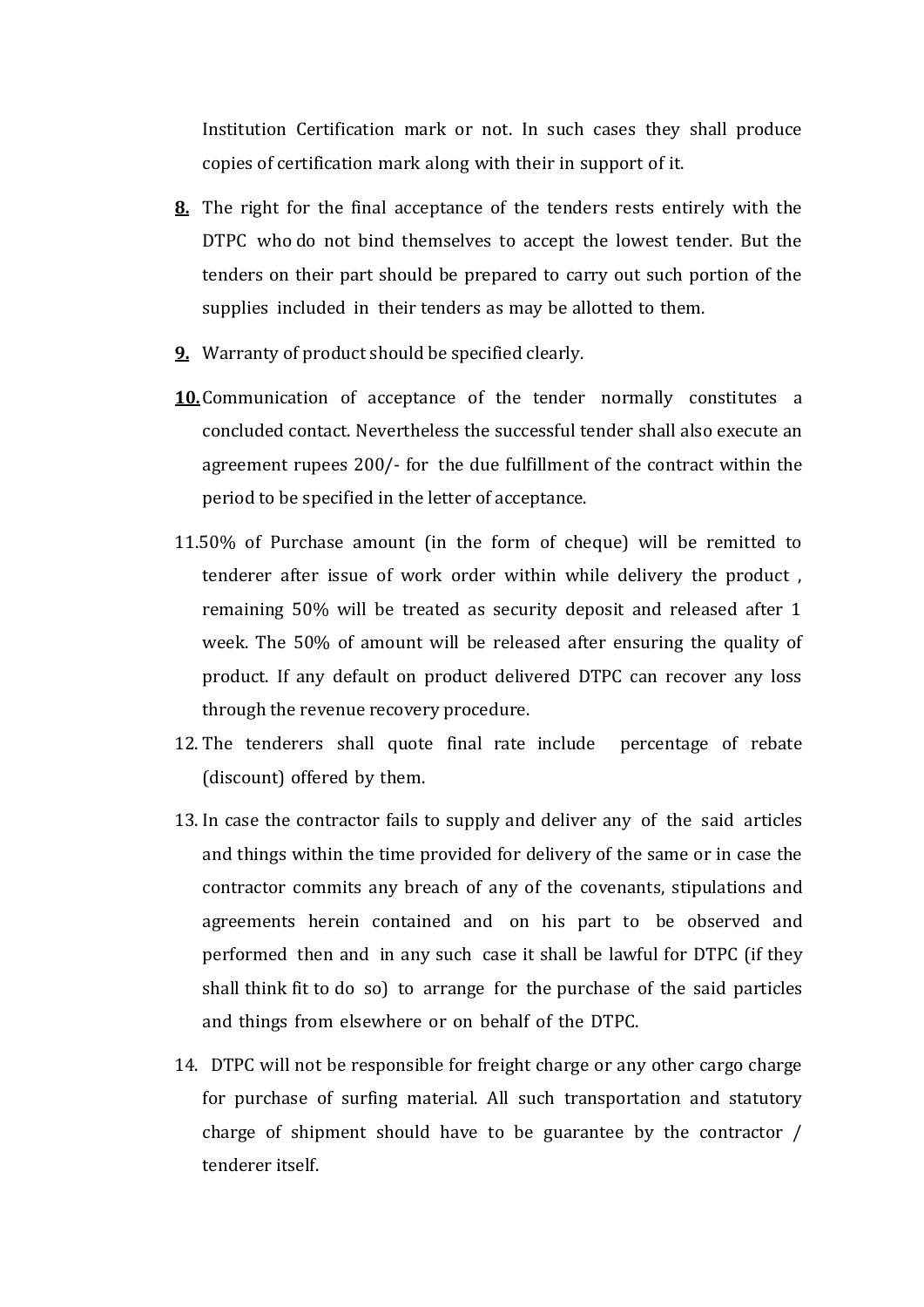- 15. The tenderer shall undertake to supply materials according to the standard sample and specifications.
- 16. a) One accepted no representation for enhancement of rates will be considered.

b) In the case of imported goods, when the price accepted is the existing price quoted by the tender, the benefit of any reduction in the price should accrue worthto DTPC.

c) Imported goods rate may be highly fluctuated , but DTPC will not change the rate quoted on tender

- 18. Any attempt on the part of the tenderers or their agents to influence the DTPC intheir favor by personal canvasing with officers concerned will disqualify the tenders.
- 19. Tenders should be prepared to accept orders subject to the penalty caused for forfeiture of security in the event of default in supplies or failure to supply within the stipulated period. If security deposit not sufficient tenderer can go for revenue recovery from
- 20. All statutory taxes while purchasing item will be responsibility of tenderer
- 21. All items specified in the appendix should be supplied and fixed in good condition(in all respects) at supplies cost.
- 22. Purchase will be made only after the inspection of the item by Secretary / officers entrusted by Chairman/Secretary DTPC.
- 23. The product brochure should be attached with the tender.
- 24. The place/period of delivery of the items are as specified below from the date ofwork order.
- 25. Any defaulted product during delivery will have to be replaced by tenderer without any cost.

The tenderer shall undertake to supply materials according to the standard sample and specifications.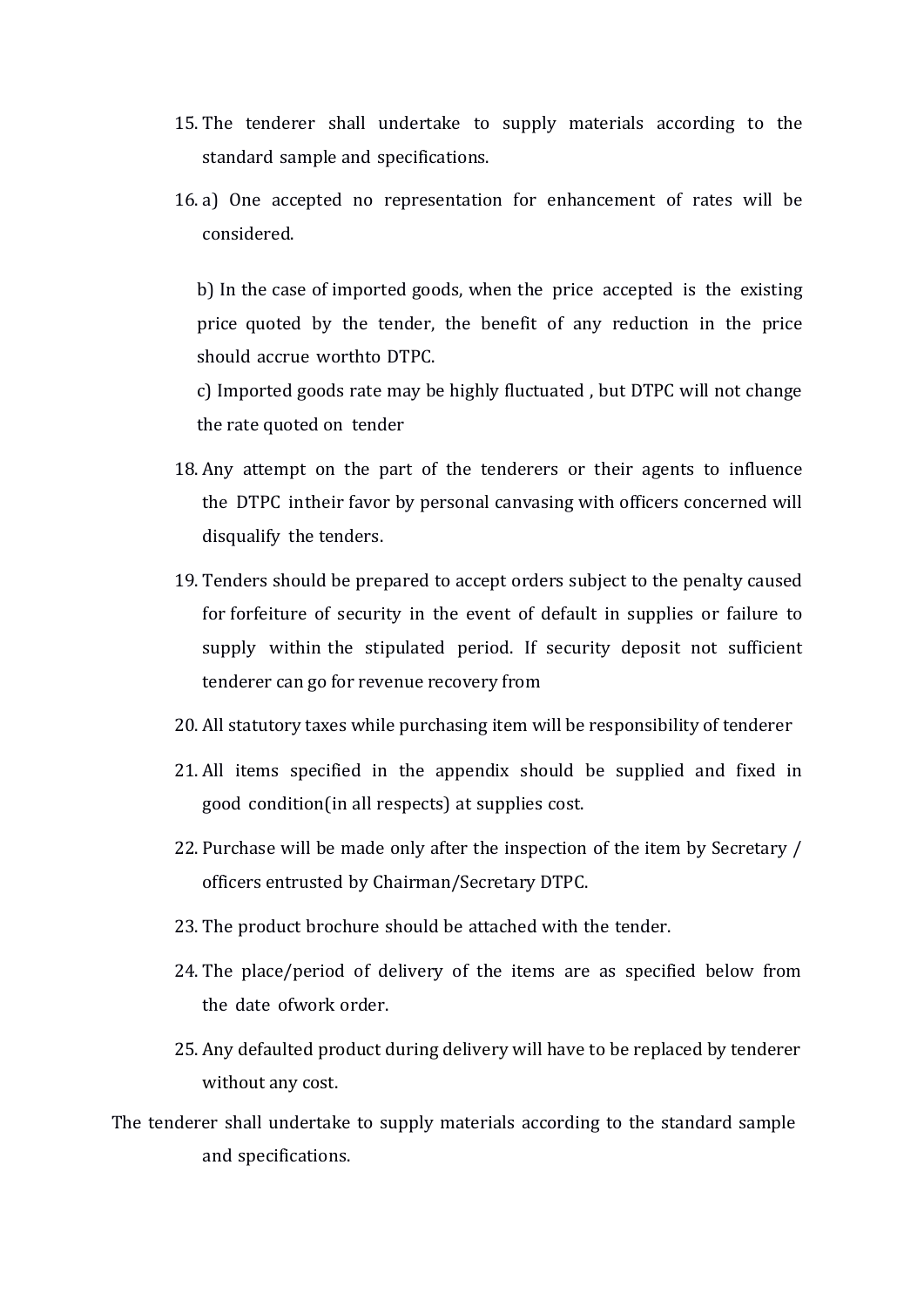#### Annexure -I

## **Specification of supplying surfing equipment**

\*\***Place of delivery is DTPC office Kozhikode, Mananchira.**

**\*\* Time of delivery 7-15days from the date of agreement.**

**\*\* All materials preferably should comply international /ISO standards, final decision on this regard is with Secretary/ Chairman DTPC Kozhikode.**

## **Note:**

In all the cases, tenders should include detailed specifications.However, DTPC has right to take final decision in this regard.

DTPC have the authority to reject any specification or can prefer any specification during the scrutiny, if DTPC thinks that the specifications that are beneficial for the society.

Tenderers are requested to submit tenders with specifications (like for Data Card), DTPC reserves the right to select specification that is acceptable to DTPC.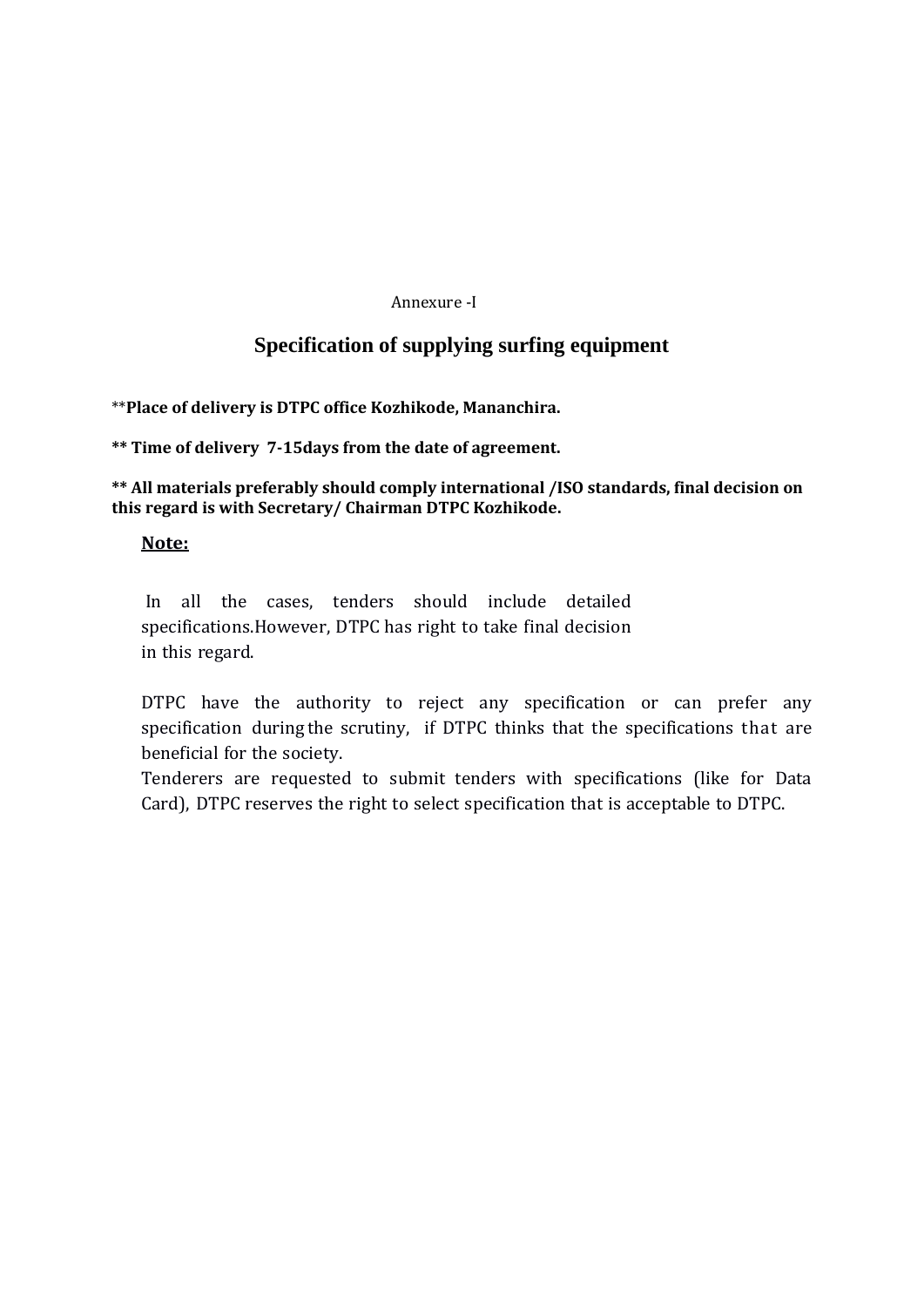| Si.No. Items   |                                      |       |
|----------------|--------------------------------------|-------|
|                |                                      |       |
|                |                                      |       |
| 1              | Rescue Surf board(s)                 | 5     |
| $\overline{2}$ | 8.6 ft 500 with I Ruction Pad for    | 5     |
|                | <b>Beginners Surf Board</b>          |       |
| 3              | 8.2ft 100 with T Ruction Pad for     | 5     |
|                | <b>Beginners Surf Board</b>          |       |
| 4              | 8.0 ft 500 with T Ruction Pad for    | 5     |
|                | <b>Beginners Surf Board</b>          |       |
| 5              | First Aid Kit                        |       |
| 8              | Surf Rash Guards: UV, Full sleeve    | 5     |
| 9              | Surf Rash Guards: UV, Full sleeve -  | 5     |
|                | <b>KIDS</b>                          |       |
| 10             | Surf Rash Guards: UV, I lal I sleeve | 5     |
| 11             | Surf Rash Guards: UV, Hall sleeve -  | 5     |
|                | <b>KIDS</b>                          |       |
| 12             | Safety helmets                       | 10    |
| 13             | Whistles (floating type)             | 5     |
| 13             | Binocular 10 X 42 (Waterproof)       | 2 nos |